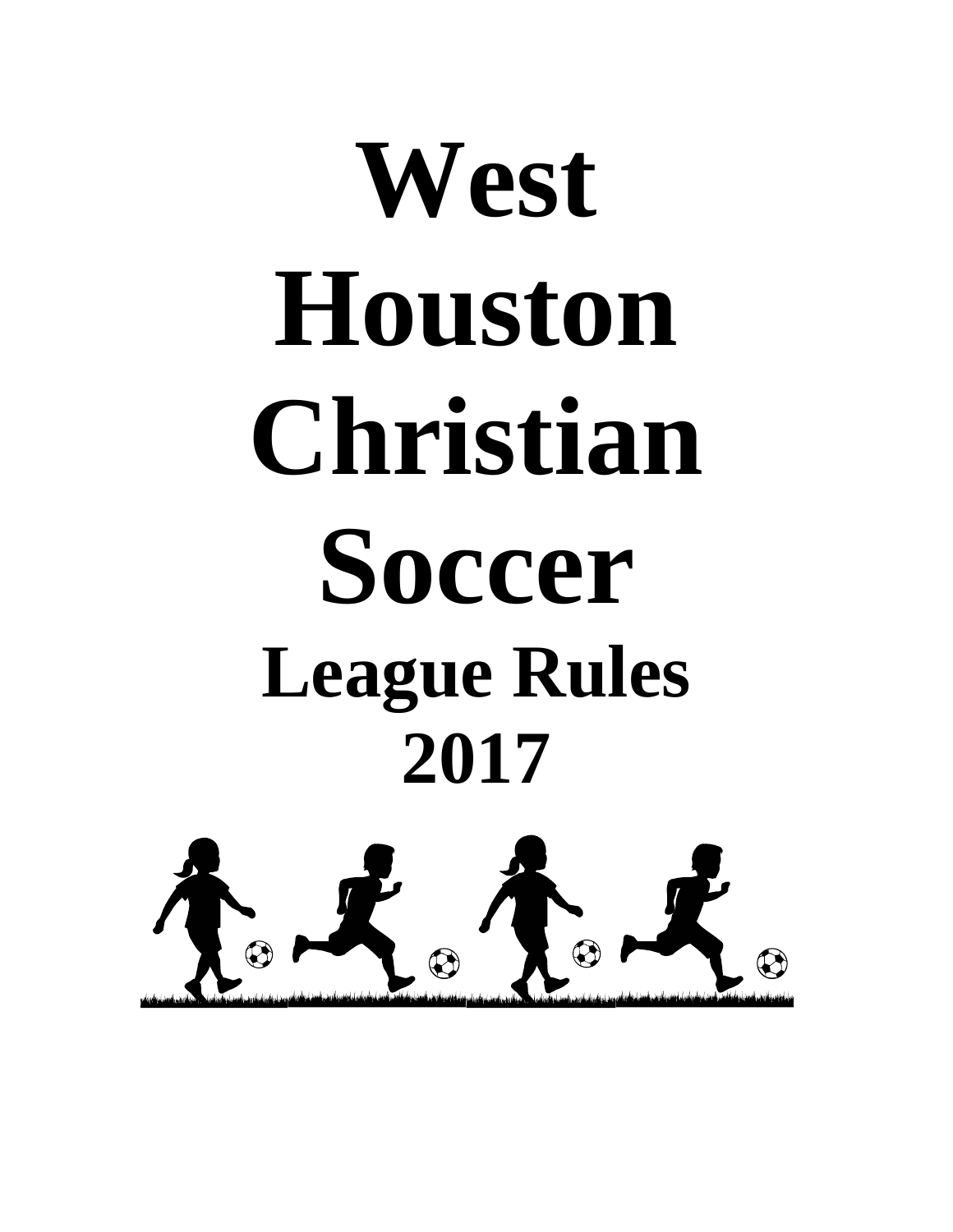# **WEST HOUSTON CHRISTIAN SPORTS SOCCER COMMISSIONERS**

## **2017**

## **RAINOUT HOTLINE: 713 857-4885**

#### **ADMINISTRATOR**

Gail Hovanesian Miller C: 7 857-9422 [whcsa@comcast.net](mailto:whcsa@comcast.net)

#### **ASCENSION EPISCOPAL**

Kari Hazard C: 210 633-4335 [knhazard@gmail.com](mailto:knhazard@gmail.com)

#### **THE BRANCH SCHOOL**

Betsy West W: 7 465-0288 westb@thebranchschool.org

#### **CYPRESS CHRISTIAN SCHOOL**

Jacob Spenn C: 2 924-2065 [jacob.spenn@cypresschristian.org](mailto:jacob.spenn@cypresschristian.org)

#### **CHAPELWOOD**

Cason Sicking W: 7 354-4416 C: 979 240-5924 [csicking@chapelwood.org](mailto:csicking@chapelwood.org)

#### **CLAY ROAD BAPTIST CHURCH**

Matt Duston W: 7 939-1023 C: 936-718-6177 mduston@crbs.org

#### **DUCHESNE**

Lance Veazey W: 713 468-8211 C: 917 696-9321 [lance.veazey@duchesne.org](mailto:lance.veazey@duchesne.org)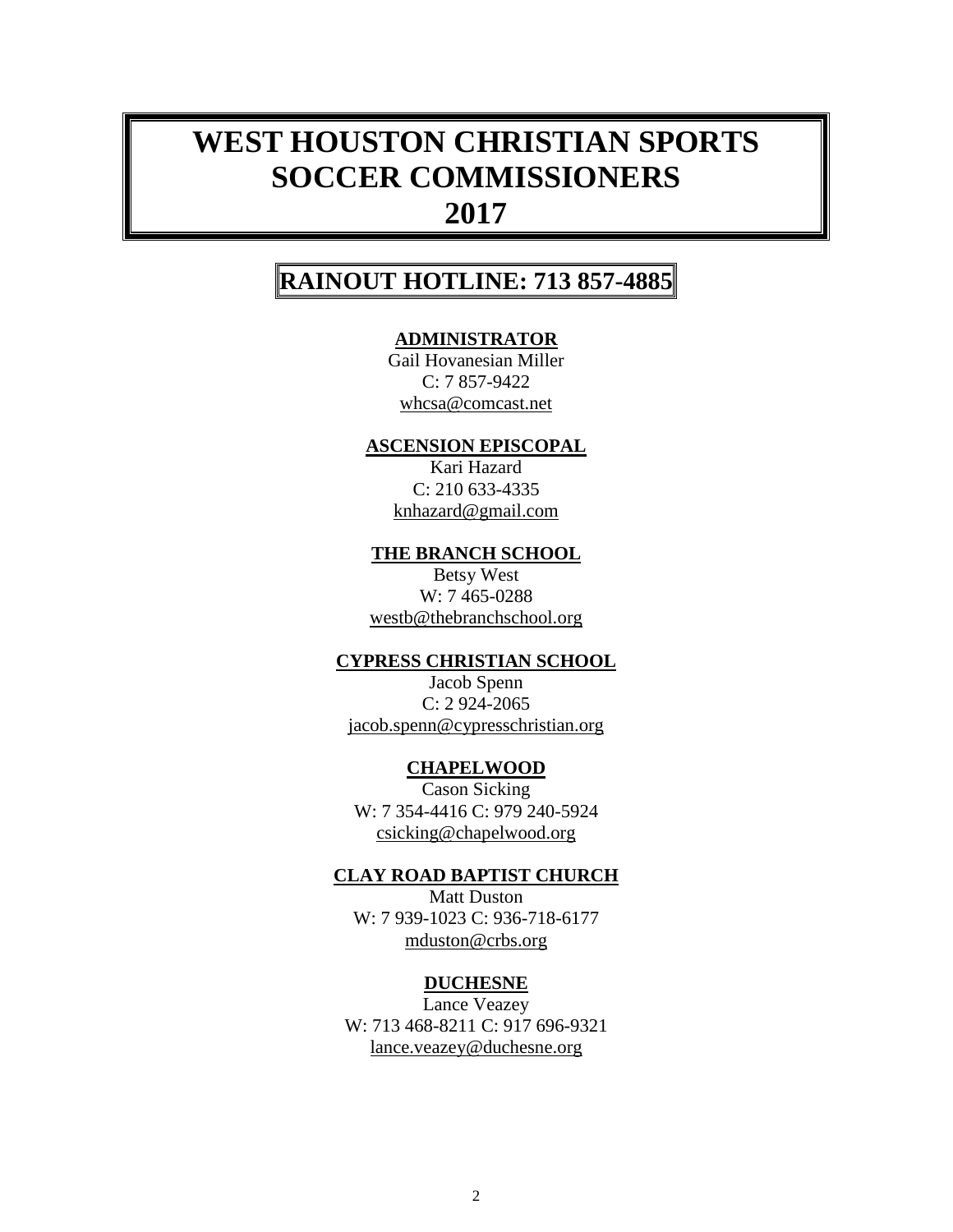#### **FIRST BAPTIST ACADEMY**

Rebecca White W: 7 290-2594 C: 817 701-5884 [rebecca.white@hfba.org](mailto:rebecca.white@hfba.org)

#### **GRACE**

Wendy Wray C: 713 248-2670 wwray@gpch.org

#### **HOLY SPIRIT**

Mitriel Vinzant C: 713 299-7735 W: 7 468-5138 mvinzant@hses.org

#### **MEMORIAL DRIVE PRESBYTERIAN**

Diane Seckinger C: 7 501-5725 W: 7 490-9568 dseckinger@mdpc.org

#### **MEMORIAL DRIVE METHODIST**

Kim Kennedy W: 7 468-8356 C: 7 206-2370 [kimkennedy@mdumc.org](mailto:kimkennedy@mdumc.org)

#### **PARATUS CLASSICAL ACADEMY**

Beau Dollins C: 832 647-5698 beau@paratusclassicalacademy.org

#### **REGIS SCHOOL**

Anthony Lofton W: 7 682-8383 x 2225 C: 832 567-2215 [alofton@theregisschool.org](mailto:alofton@theregisschool.org)

#### **SECOND BAPTIST**

Joy Johnson W: 7 465-3408 C: 7 416-7780 joyjohnson@second.org

#### **ST CECILIA**

Bradley Grace W: 832 491-6055 C: 7 397-4900 [scsasoccercommissioner@gmail.com](mailto:mst02@comcast.net)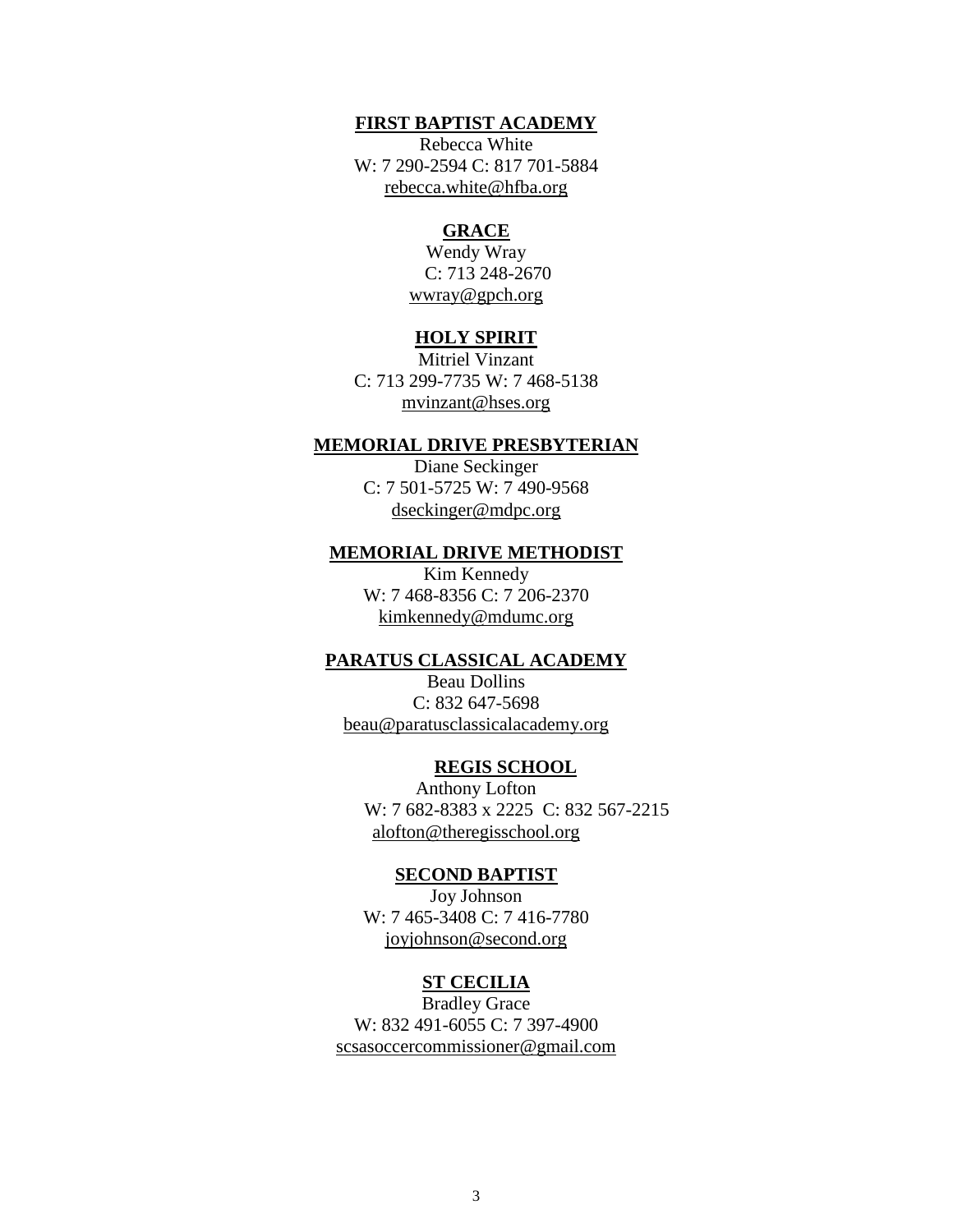#### **ST ELIZABETH ANN SETON**

Johnny Misleh C: 832 443-3700 [mislehj@yahoo.com](mailto:mislehj@yahoo.com)

#### **ST FRANCIS EPISCOPAL**

Scott Moorad C: 832 928-9000 sjmoorad@gmail.com

#### **ST FRANCIS de SALES**

Hope Gassett W: 7 392-0174 [hopegassett@hotmail.com](mailto:hopegassett@hotmail.com)

#### **ST JEROME**

Ricky Hernandez C: 832 576-8658 [rickystjeromelifeteen@gmail.com](mailto:rickystjeromelifeteen@gmail.com)

#### **ST JOHN PAUL II**

Deanne Gordon C: 713 447-8284 dgordo[n@jp2.org](mailto:perez@jp2.org)

#### **ST MARK LUTHERAN**

Colin Doyle C: 2 853-5015 colingraydoyle@yahoo.com

#### **ST MICHAEL**

Suzie Grech C: 734 717-1517 [sgrech@stmichaelcs.org](mailto:sgrech@stmichaelcs.org)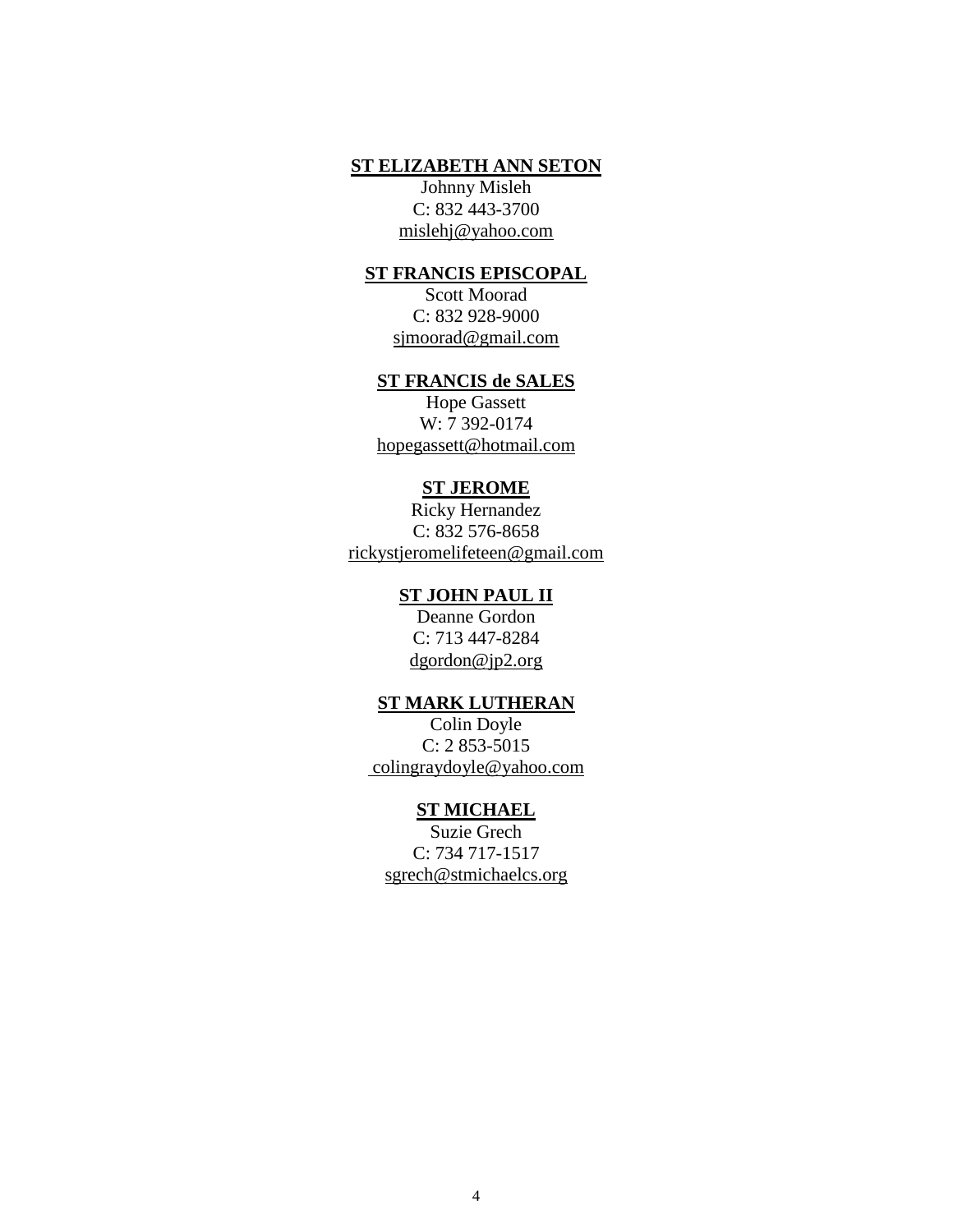#### **ST THERESA CATHOLIC SCHOOL MEMORIAL**

Scott Sugalski C: 7 725-4554 W: 7 864-4536 [s.sugalski@sttheresa.cc](mailto:s.sugalski@sttheresa.cc)

#### **ST THERESA CATHOLIC SCHOOL SUGAR LAND**

Lamar Holt W: 2 924-8869 [lholt@sttheresacatholicschool.org](mailto:lholt@sttheresacatholicschool.org)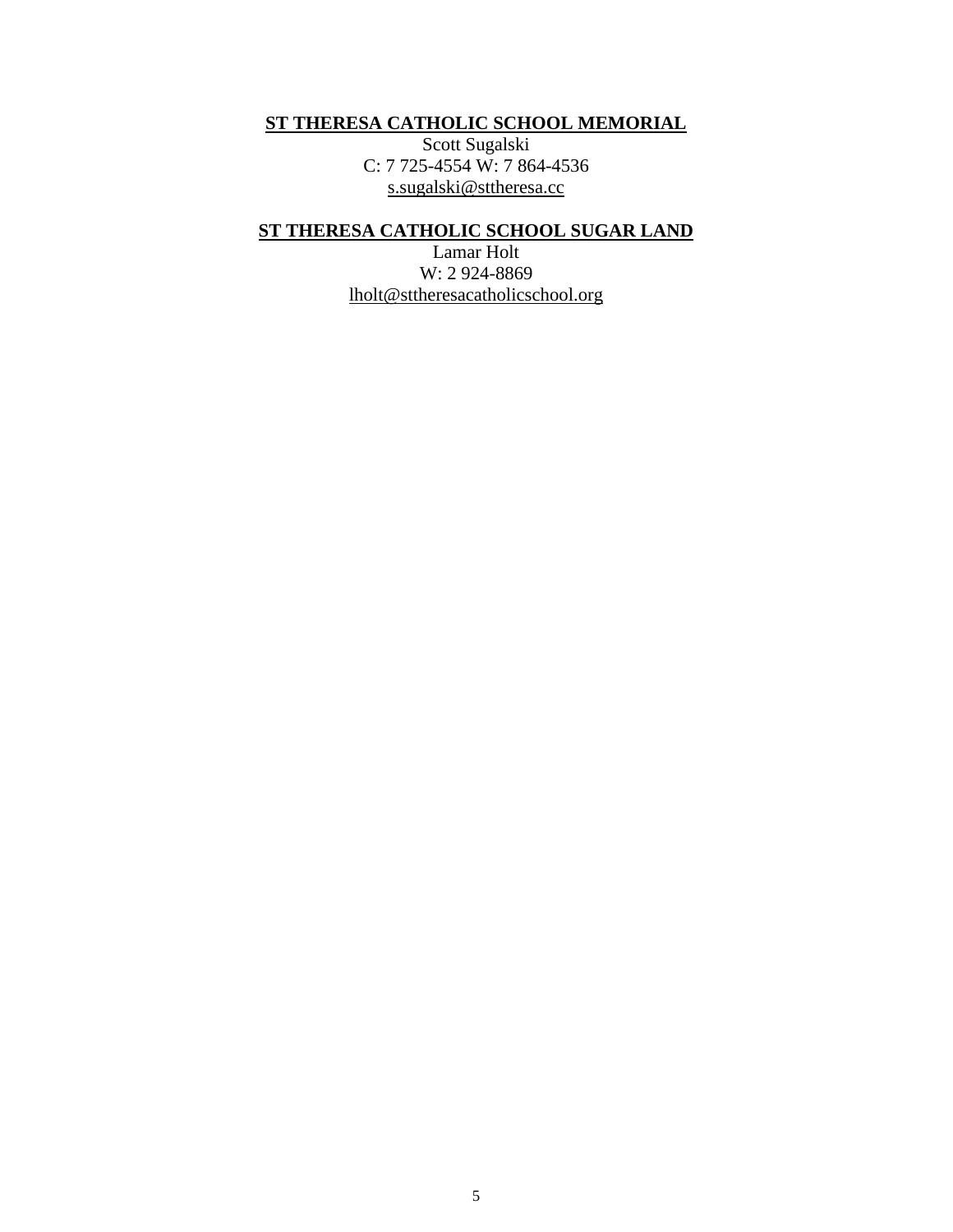# **WEST HOUSTON CHRISTIAN SOCCER FIELD LOCATIONS & ABBREVIATIONS**

| <b>ASCENSION EPISCOPAL:</b> (ASCENSION) 2525 Seagler Westheimer?Seagler (Across - Grace) |                                                                                  |
|------------------------------------------------------------------------------------------|----------------------------------------------------------------------------------|
|                                                                                          | <b>CHAPELWOOD METH:</b> (CWD) 11140 Greenbay Near intersection of Voss/Memorial  |
|                                                                                          | <b>DUCHESNE ACADEMY:</b> (DUCHESNE) 10202 Memorial Dr. Just West of Chimney Rock |
| <b>GRACE PRES: (GRACE):</b>                                                              | 10221 Ella Lee Lane Westheimer @Beltway 8                                        |
|                                                                                          | <b>MEMORIAL DR METH:</b> (MDUMC) 12955 Memorial Dr. Memorial West of Beltway 8   |
| <b>MEMORIAL DR PRES: (MDP)</b>                                                           | 11612 Memorial Drive Memorial Drive @ Briarforest                                |
| <b>PARATUS ACADEMY: (PA)</b>                                                             | 1610 Campbell Road/77055 Long Point and Campbell                                 |
| <b>SECOND BAPTIST: (SB)</b>                                                              | 6410 Woodway Drive Woodway @ Voss                                                |
| <b>ST CECILIA: (SCE)</b>                                                                 | 11740 Joan of Arc I-10 and Bunker Hill                                           |
| <b>ST ELIZ ANN SETON (SEAS)</b>                                                          | 6646 Addicks Satsuma Rd/77084 Hwy 6/West Road                                    |
| <b>ST FRANCIS: (SF)</b>                                                                  | 345 Piney Point Just North of Briarforest/San Felipe                             |
| <b>ST FRANCIS de SALES: (SFD)</b>                                                        | 8100 Roos Road SW Fwy/Beechnut/Mary Bates                                        |
| <b>ST JEROME: (SJ)</b>                                                                   | 8825 Kempwood & Hollister North of I-10                                          |
| <b>ST JOHN PAUL: (SJP)</b>                                                               | 1400 Parkway Plaza Briarforest/Parkway Plaza                                     |
| <b>ST MARK LUTHERAN: (STM)</b>                                                           | 1515 Hillendahl East of Longpoint Rd                                             |
| <b>ST MICHAEL: (SM)</b>                                                                  | 1801 Sage Road near San Felipe                                                   |

**THE REGIS SCHOOL: (RS) 7330 Westview Drive Field is Behind the School Building** \*\*\*\*\*\*\*\*\*\*\*\*\*\*\*\*\*\*\*\*\*\*\*\*\*\*\*\*\*\*\*\*\*\*\*\*\*\*\*\*\*\*\*\*\*\*\*\*\*\*\*\*\*\*\*\*\*\*\*\*\*\*\*\*\*\*\*\*\*\*\*\* **PLEASE RESPECT ALL RULES AND GUIDELINES OF WHCSA FACILITIES**

**SUPERVISE CHILDREN AT ALL TIMES \*\* PLEASE SIT IN AREAS DESIGNATED FOR SPECTATORS**

**NO ONE IS PERMITTED BEHIND THE GOALS DURING PLAY FOR SPECTATING OR PHOTOS \*\* PETS ARE NOT PERMITTED (OTHER THAN DISABILITY DOGS) \*\* DO NOT LEAVE VALUABLES IN PLAIN SIGHT IN YOUR VEHICLE TAKE YOUR VALUABLES WITH YOU TO THE FIELDLOCK YOUR VEHICLES**

#### **YOU ARE RESPONSIBLE FOR DISPOSING OF ALL TRASH**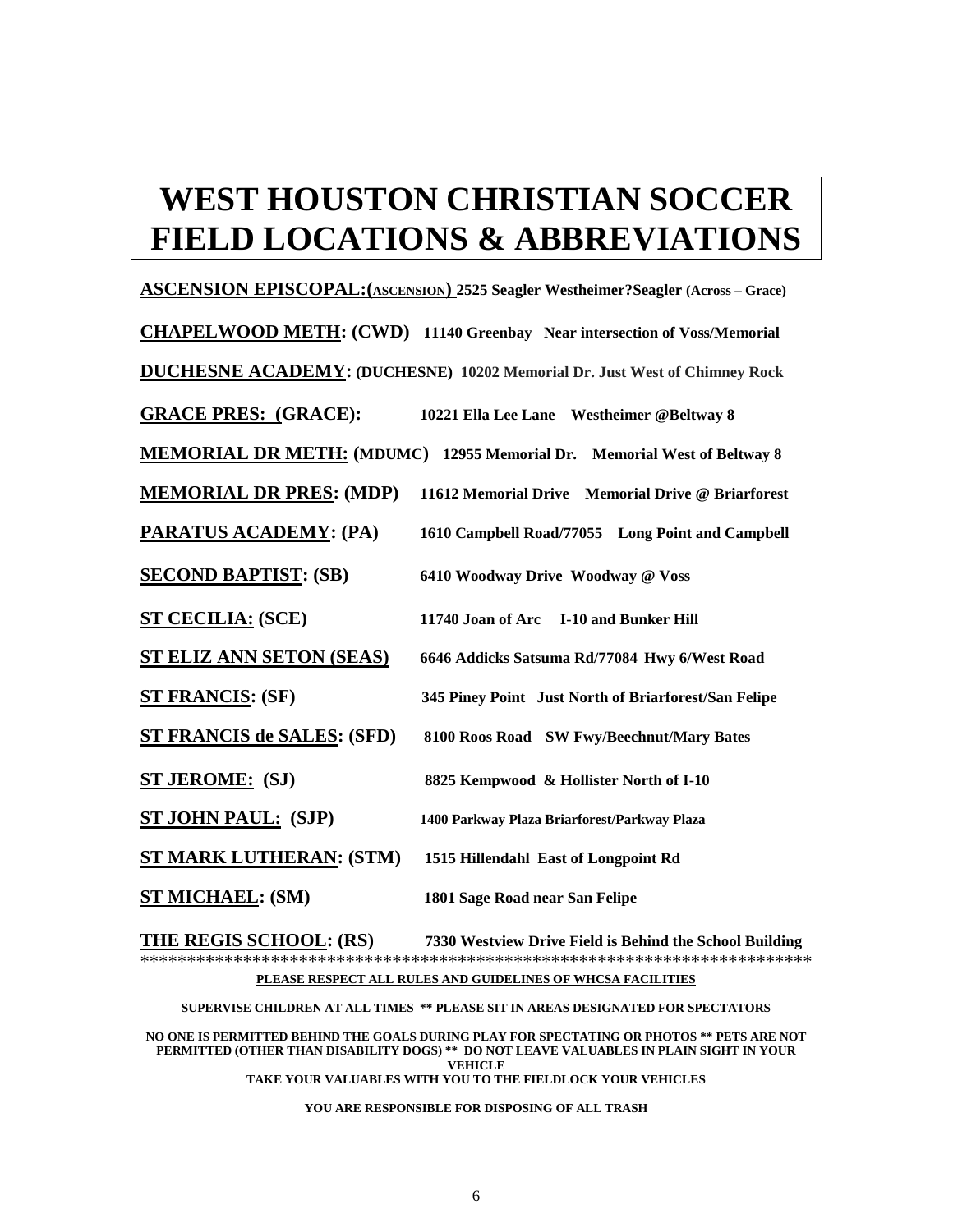## **WEST HOUSTON CHRISTIAN SPORTS ASSOCIATION**

## **COACHES ETHICS AGREEMENT**

**The WHCSA was created to provide the opportunity for the youth in our community to participate in team sports within a positive Christian environment. It exists for the children. Coaching in this league is a privilege and each coach has the responsibility to uphold the Ethics that the WHCSA has set forth.**

**I hereby pledge to uphold the Ethics of the WHCSA during my tenure as a coach in this league.**

- **I will place the spiritual, emotional and physical well being of all children that I encounter above all else, including my own personal desire to win.**
- **I will lead my team in prayer before each practice and game, and will encourage every child to lead a prayer during the course of the season, if they so desire.**
- **I will be a positive role model for the children that I coach, leading by example in demonstrating Christian love, fair play and sportsmanship.**
- **I will encourage active participation of all players, always remembering the wide range of development and ability within any age group.**
- **I will be knowledgeable in the rules of the sport that I coach, and I will make every effort to teach these rules to my players.**
- **I fully understand that the league prohibits teams from using professionals in the sport being coached, whether paid or unpaid, as coaches or consultants for their team before or during the season. (Exception would be the parent of a team member who is a professional in the sport being coached)**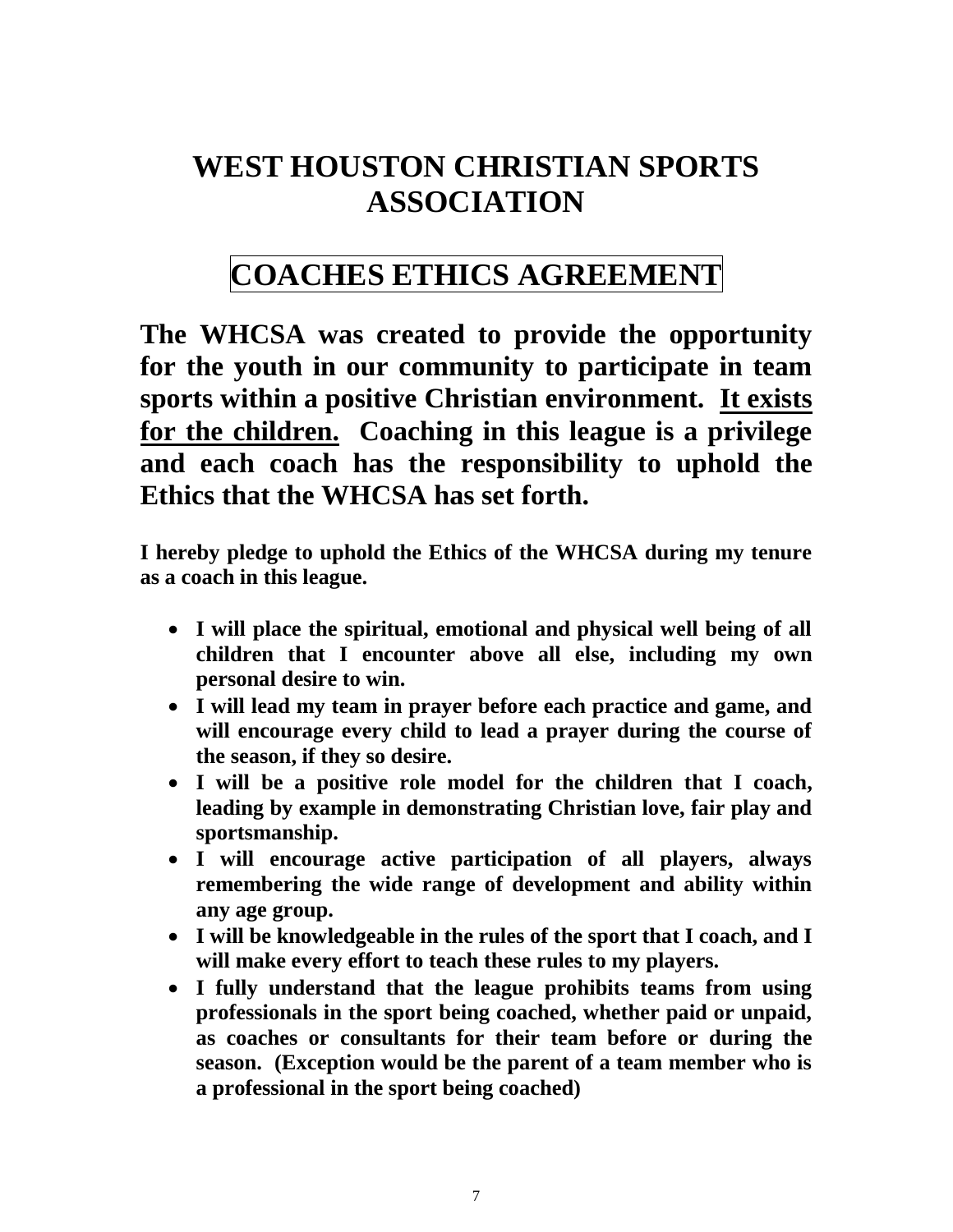**Continued**

- **I will provide a safe and healthy environment for my players. I will do my best to promote self-esteem, fun and friendship while teaching the fundamentals of the sport that I coach.**
- **I will treat all facilities that I attend as I would my own church/school, and will demand the same of my team and their families.**
- **I will ONLY address officials, opposing team players, parents and coaches in a POSITIVE, RESPECTFUL and ENCOURAGING manner in the spirit of the game.**
- **I will in no way cause a disruption before, during or after any game that I am coaching. I will walk away from any inappropriate or negative situation, and follow the procedures for dealing with these issues, through the proper channels, with the proper league officials, AFTER I have left the game site.**
- **I have a plan in place for handling a situation in which my team is winning by a large number of points, and I WILL use my plan.**
- **I will uphold a drug, alcohol and tobacco-free sports environment for my players, and agree to refrain from the personal use of these substances at all practices and games.**

### **ZERO TOLERANCE POLICY**

**The WHCSA has adopted a Zero Tolerance Policy for any coach, assistant coach, or spectator who is removed from a game by an official. Any person removed from a game for any reason shall be suspended for the rest of the season. They will not be allowed to coach or attend games for the remainder of the season. The WHCSA will not entertain any type of appeal regarding the suspension.**

**Further, any inappropriate conduct on the part of any coach, assistant coach, player, parent, or spectator, before, during, or after any game while on WHCSA premises will be subject to the same Zero Tolerance Policy as outlined above. All participants in WHCSA activities are expected to abide by the Coaches and Parents Code of Ethics. Failure to do so may result in suspension from future WHCSA games.**

**I have read and will abide by the above Ethics Agreement, as well as the rules, regulations, guidelines and interpretations of the WHCSA. I have read and understand the WHCSA Zero Tolerance Policy.**

| Signature         | Date                 |  |
|-------------------|----------------------|--|
| <b>Print Name</b> | <b>Church/School</b> |  |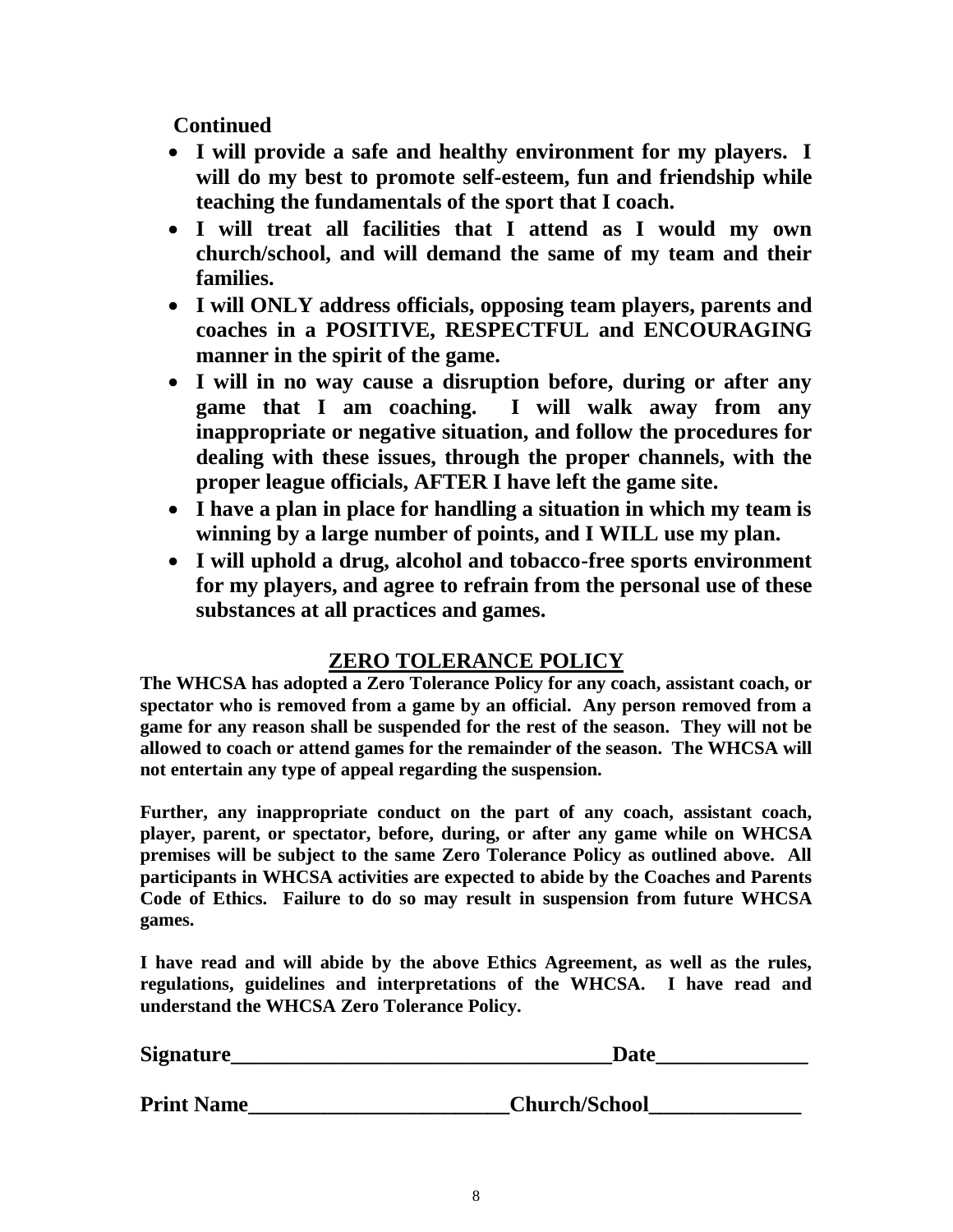## **WEST HOUSTON CHRISTIAN SPORTS ASSOCIATION**

## **PARENTS/SPECTATORS ETHICS AGREEMENT**

- **My conduct as a parent or spectator must be such as to bring HONOR to myself, my team, my church/school, and the sport of basketball**
- **I will at all times during my child's sports related activities make his/her spiritual, emotional and physical well-being my number one priority**
- **I fully understand that any disrespectful/angry/intimidating behavior directed towards any child in the league by a parent or spectator, is an immediate violation, and will be subject to the Zero Tolerance Policy stated below**
- **I will lead by example in demonstrating Christian love, fair play and sportsmanship to all players, fans, officials, parents and coaches**
- **I will ONLY address the officials, opposing team players, parents and coaches in a POSITIVE, RESPECTFUL and ENCOURAGING manner, in the spirit of the game**
- **I will stand behind the coach and assistant coach and support his/her decisions at all times. I will not place the coach in a position to be concerned with my behavior, rather than the game being played**
- **I fully understand that the officials are the ultimate authority in the game. I will respect the officials and their authority before, during and after the game. I will not verbally or through gestures question or criticize an official's call or decision, in the presence of the players even though I may disagree with it**
- **I fully understand that excessive cheering is not permitted, including but not limited to noisemakers, horns, bells, clapboards, drums and confetti. Failure to abide by this policy after warning will result in stoppage of game until items are removed from gymnasium**
- **I will in no way disrupt the game I am attending. I will express concerns regarding any rules or calls only to the proper league officials, through the proper channels, once the game has concluded**
- **I will remember that the game is for the children, and not for the adults**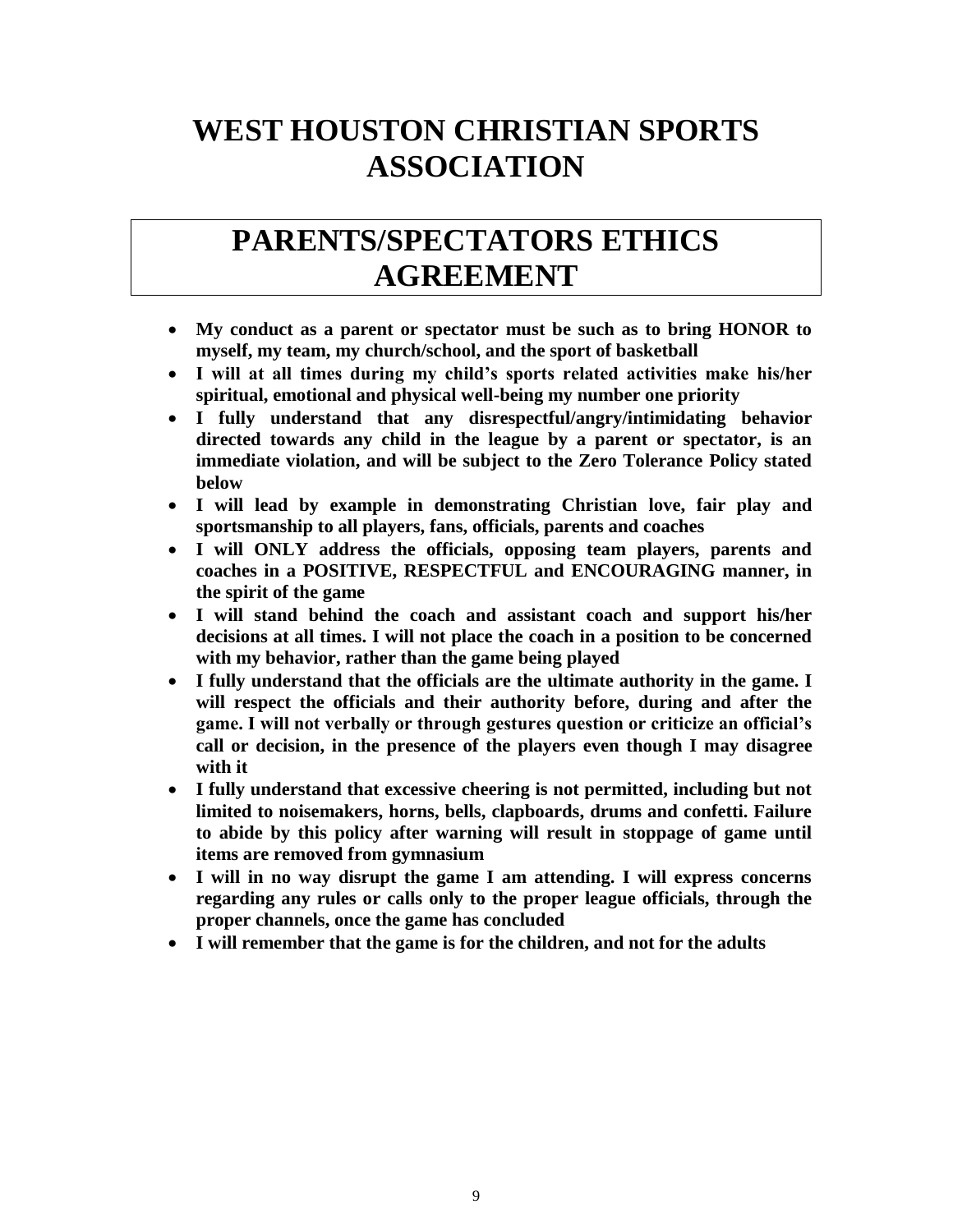#### **ZERO TOLERANCE POLICY**

**The WHCSA has adopted a Zero Tolerance Policy for any coach, assistant coach, parent or spectator who is removed from a game by an official. Any person removed from a game for any reason shall be suspended for the rest of the season. They will not be allowed to coach or attend games for the remainder of the season. The WHCSA will not entertain any type of appeal regarding the suspension.**

**Further, any inappropriate conduct on the part of any coach, assistant coach, player, parent, or spectator, before, during, or after any game while on WHCSA premises will be subject to the same Zero Tolerance Policy as outlined above. All participants in WHCSA activities are expected to abide by the Coaches and Parents Code of Ethics. Failure to do so may result in suspension from future WHCSA games.**

#### **By participating in the WHCSA program,**

**I hereby agree to abide by the above Ethics Agreement, as well as the rules, regulations, guidelines and interpretations of the WHCSA. I have read and understand the Ethics Agreement and WHCSA Zero Tolerance Policy. I have read the above, and understand that it is my responsibility to make any and all persons who will be in attendance at my child's sporting events during the course of the season aware of the WHCSA Ethics Agreement and Policies.**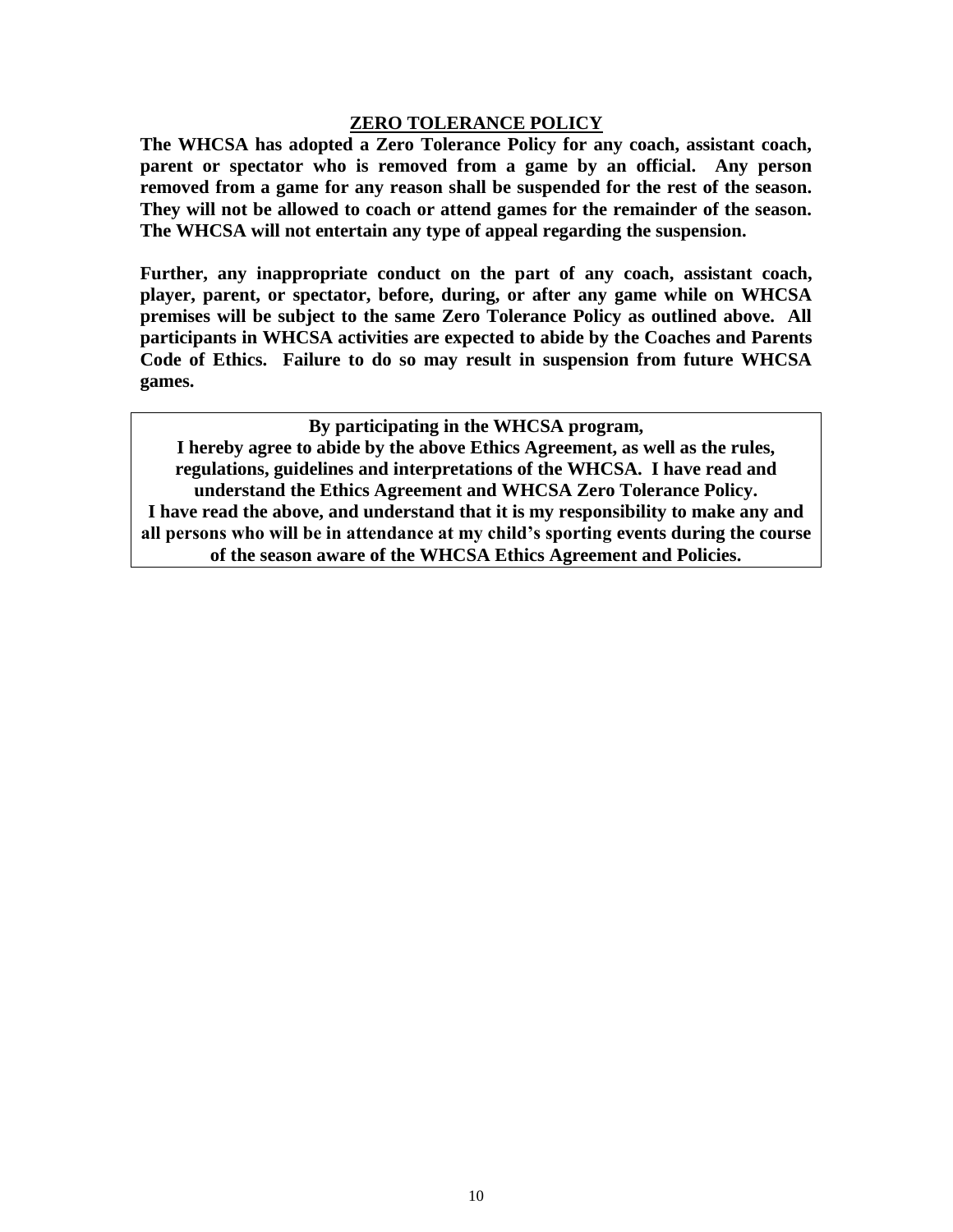## **WHCSA SOCCER 2017**

#### **PHILOSOPHY AND OBJECTIVES**

The West Houston Christian Sports Association was established for the purpose of making supervised athletic activities available to the children of the various member churches/schools. The Association's motto is "Compassionately Competitive", We feel that this reflects our desire to provide competitive athletics within a Christian framework where there is no room for a "win at all costs" approach. We hope to make sports programs available to children who might not otherwise participate.

The WHCSA is committed to a program which helps the member churches do their best to ensure that the teams they field meet the standards expressed herein. The basic principle by which we govern ourselves is the commonly held desire to give all children a chance to compete on a fair and equal basis. Our basic athletic objective is to teach children sportsmanship, self-reliance, and teamwork. We addionally hope that the children develop improved soccer skills through their participatition in the program. We feel that competition is a healthy way to help children expand their physical abilities.

Soccer in this league is played for fun with reduced emphasis on winning. There are no league champions. Trophies are optional and totally at the discretion of each church. Emphasis is on playing, with a requirement that each child play **at least half** of each game. To set an example for our children, coaches and parents are expected to conduct themselves in a manner to reflect the above principles. **The home team will be responsible for a prayer before each game and the visiting team will offer a prayer** at the completion of the game. Also, coaches are responsible for greeting opposing coaches and officials before the game. They should exert every effort to keep themselves, their team members and team parents low key; to remember that the intent and purpose of the game is that the children have the opportunity to play the game. This tone implicitly suggests less vocal coaching and more watching on the part of the coaches. Parents should be advised that the most important flung that they can do during the game is to offer positive encouragement towards their child, their child's team, the officials and opposing team.

The WHCSA continually strives to implement this philosophy and obtain these objectives. At the conclusion of each season, we evaluate our results and make changes deemed necessary. A measure of our successs is the growth of the program and the response from the children who participate. We feel strongly that our commitment to this philosophy and these objectives will keep us going in the right direction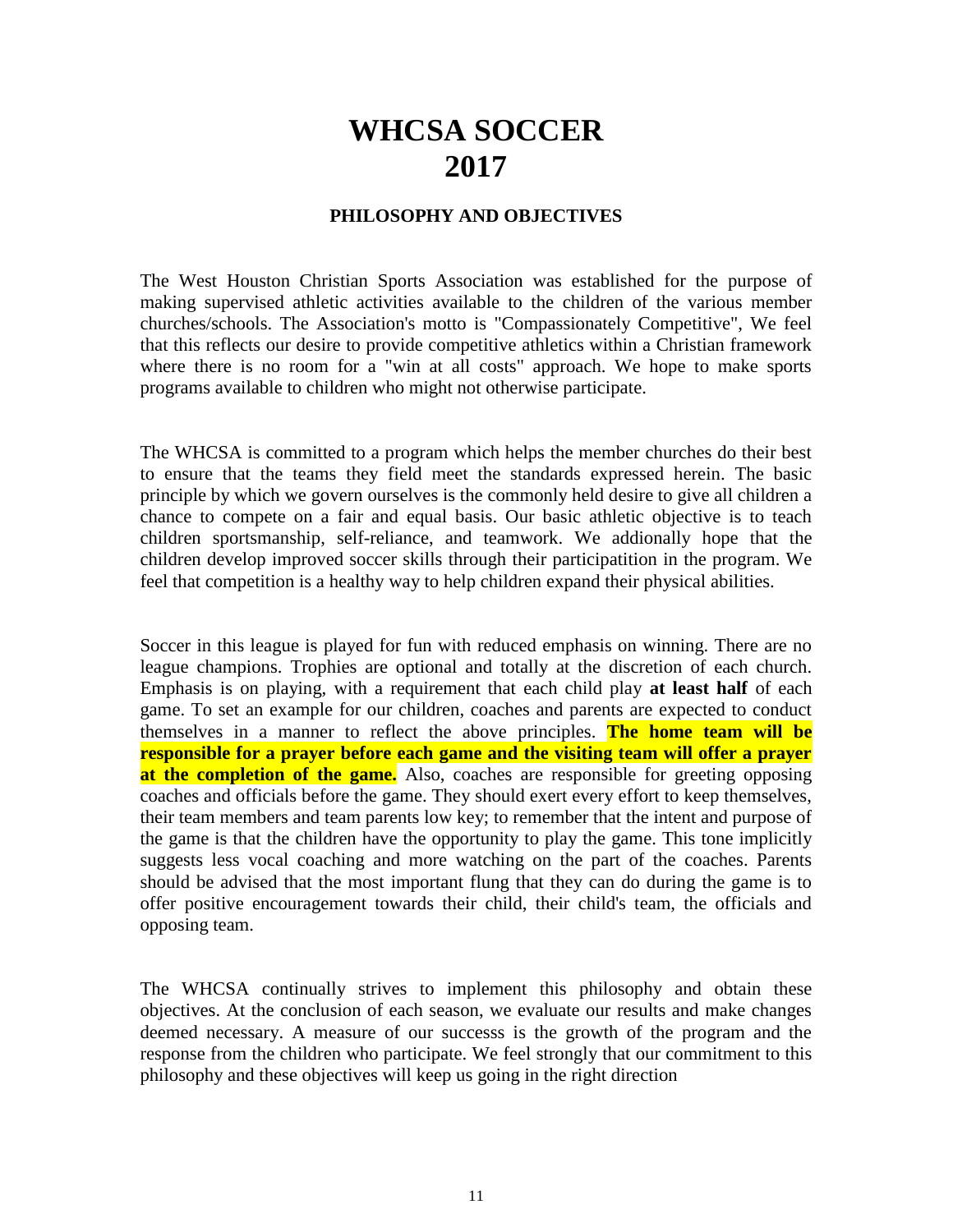#### **STANDARDS FOR SOCCER FIELDS AND GOALS**

These standards are meant to promote a high level of play by providing well-marked fields in good condition with goals of uniform dimensions and safe construction. No team should have an advantage because of a unique field situation. Safety of players will govern the judgment of officials in declaring a field as playable. Member churches are encouraged to provide the best possible conditions at their fields. Below are solely guidelines, as some facilities are bound by dimensions of fields shared by other programs.

#### **A. Playing Field**

Suitable sizes for age divisions (minimum-maximum)

|                              | 1. PK/KINDERGARTEN 25 yards in length and 15 yards in width |
|------------------------------|-------------------------------------------------------------|
| 2. $1st/2nd GRADE$           | 50 yards in length and 35 yards inwidth                     |
| 3. $3/4$ <sup>th</sup> GRADE | 65 yards in length and 50 yards in width                    |
| 4.5/ $6th$ GRADE             | 80 yards in length and 50 yards in width                    |

#### **B. Goal Area**

| 1. PK/KINDERGARTEN          | 13 feet deep and 3 3 feet wide |
|-----------------------------|--------------------------------|
| 2. $1st/2nd GRADE$          | 5 yards deep and 12 yards wide |
| $3.3/4$ <sup>th</sup> GRADE | 6 yards deep and 14 yards wide |
| 4.5/ $6th$ GRADE            | 6 yards deep and 14 yards wide |

#### **C. Penalty Area**

| 1. PK/KINDERGARTEN           | none required                   |
|------------------------------|---------------------------------|
| 2. $1st/2nd GRADE$           | 12 yards deep and 24 yards wide |
| 3. $3/4$ <sup>th</sup> GRADE | 18 yards deep and 30 yards wide |
| 4.5/ $6th$ GRADE             | 18 yards deep and 30 yards wide |

NOTE:Except that depth shall be no greater than 0.3 times the length of the field and width no greater than 0.7 times the width of the field.

#### **D. Penalty Spot**

| 1. PK/KINDERGARTEN   | 12 feet                     |
|----------------------|-----------------------------|
| 2. $1st - 6th GRADE$ | 12 yards from the goal line |

#### **E. Marking of Corner**

Suitable flags on flexible staffs, cones, or other types of safe colored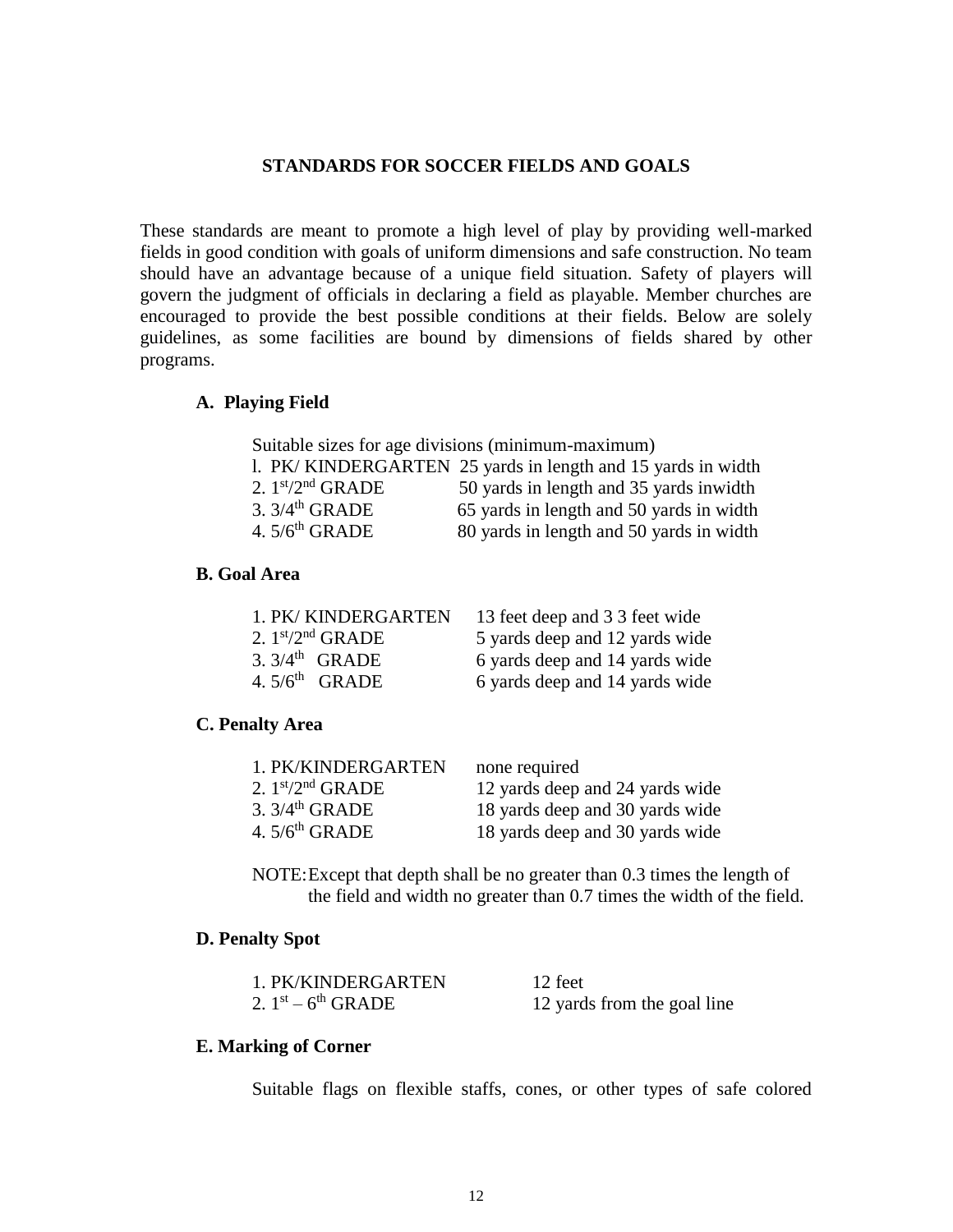markers shall be placed at the four corners of the field. Similar markers may be placed at the half-line one (1) yard outside the touchline.

#### **F. Lines**

Field lines shall be permanently marked in the grass by use of a suitable herbicide or paint. Lines shall then be chalked for greater clarity. All lines shall be maintained throughout the playing season to minimize incorrect calls by referees and linesmen. A line extending from goal line to goal line will be permanently marked at a distance of three (3) feet from the touch-line on both sides of the field. All players and spectators shall stay outside of the three (3) foot line.

#### **G. Field Surface**

The field should be well grassed and smooth without holes, depressions, humps, or other obstructions to fast, safe play. Good drainage shall be provided. Where fields are used for other sports, modifications and repairs to worn areas should be made prior to soccer season.

#### **H. Goals**

Sizes (inside dimensions)

| PRE K AND KINDERGARTEN    | AYSO standards, 10' wide                        |
|---------------------------|-------------------------------------------------|
| $1st - 4th GRADE$         | minimum 6' x 17' maximum 7' x 20'               |
| $5/6$ <sup>th</sup> GRADE | minimum $7' \times 20'$ maximum $8' \times 24'$ |

Goals may be of wood, plastic pipe, or metal pipe and may be permanent or portable. Posts shall be vertical and crossbar shall be horizontal and have a minimum of sag. Surfaces shall be smooth and free of snags splinters and protruding fasteners. Wooden post shall have corners rounded to approximately '/4" radius. Braces and net support shall be provided if necessary.

Suitable netting shall be attached to the back of the goal in such a way as to remain clear of the keeper. Netting shall be secured at ground level leaving no hazardous projections.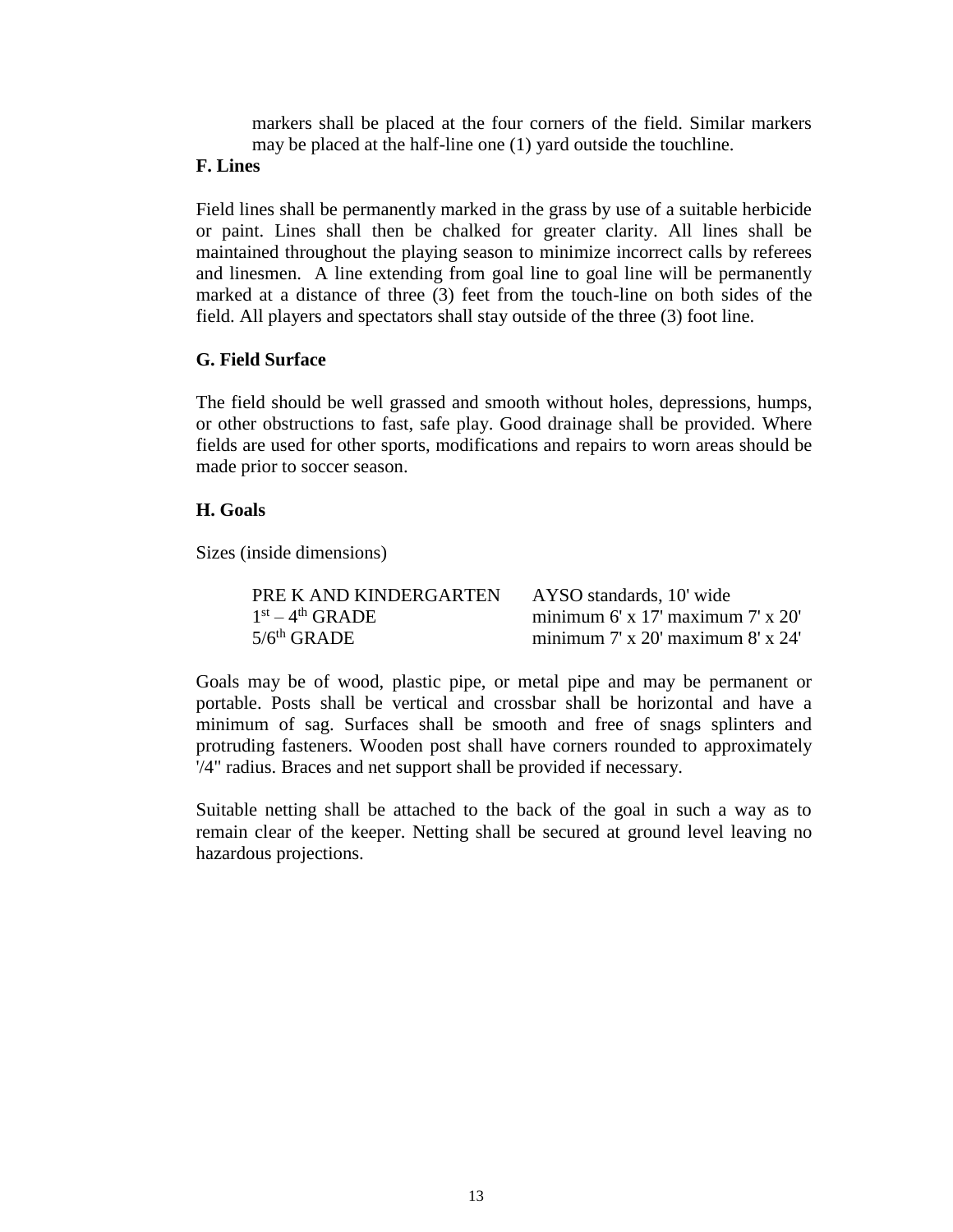#### **SOCCER LEAGUE GUIDELINES**

#### **COACH ELIGIBILITY**

Coaches in the WHCSA must be twenty-one (21) years of age.

Coaches in the WHCSA are VOLUNTEERS. If a team is found to be under the direction of a"professional" coach or trainer, and/or one who is being

reimbursed for his/her services, that team will be removed from the WHCSA League immediately.

A professional coach will be defined as a person who has previously made or currently makes his/her living coaching the sport in question. The

exception to this would be if the parent of a child on the team is a professional athlete or coach, and has volunteered to assist in coaching the team.

#### **TEAMS**

Teams are composed of both boys and girls and limited to specific numbers on the grade. Divisions are divided into brackets based upon player's grade levels. Players may not move from one team to another once registration is complete. League Commissioners, at the registration meeting, reserve the right to make final and binding decisions on team placement in order to balance the divisions for even competition and optimum scheduling.

#### **PRE K and KINDERGARTEN**

Generally, eight  $(8)$  or nine  $(9)$  on roster with five  $(5)$  on the field in Pre K and six  $(6)$  on the field in Kindergarten. All teams will use the league substitution/rotation schedule for players. Their will be no goalie in the Pre K division.

#### **GRADES 1/2**

The  $1<sup>st</sup> / 2<sup>nd</sup> Division will play seven (7) on the field. Recommended roster maximum size  $1<sup>st</sup> / 2<sup>nd</sup>$$ is twelve (12).

#### **GRADES 3/4**

The  $3/4$ <sup>th</sup> Division will play seven (7) on the field. Recommended roster maximum size is twelve (12).

#### **GRADES 5/6**

The  $5/6<sup>th</sup>$  Division will play seven (7) on the field. Recommended roster maximum size is nine (9). There will be 2 officials for these games.

#### **AGE LIMIT**

All players must be fourteen (14) or under on September 1, to be eligible to play in the league.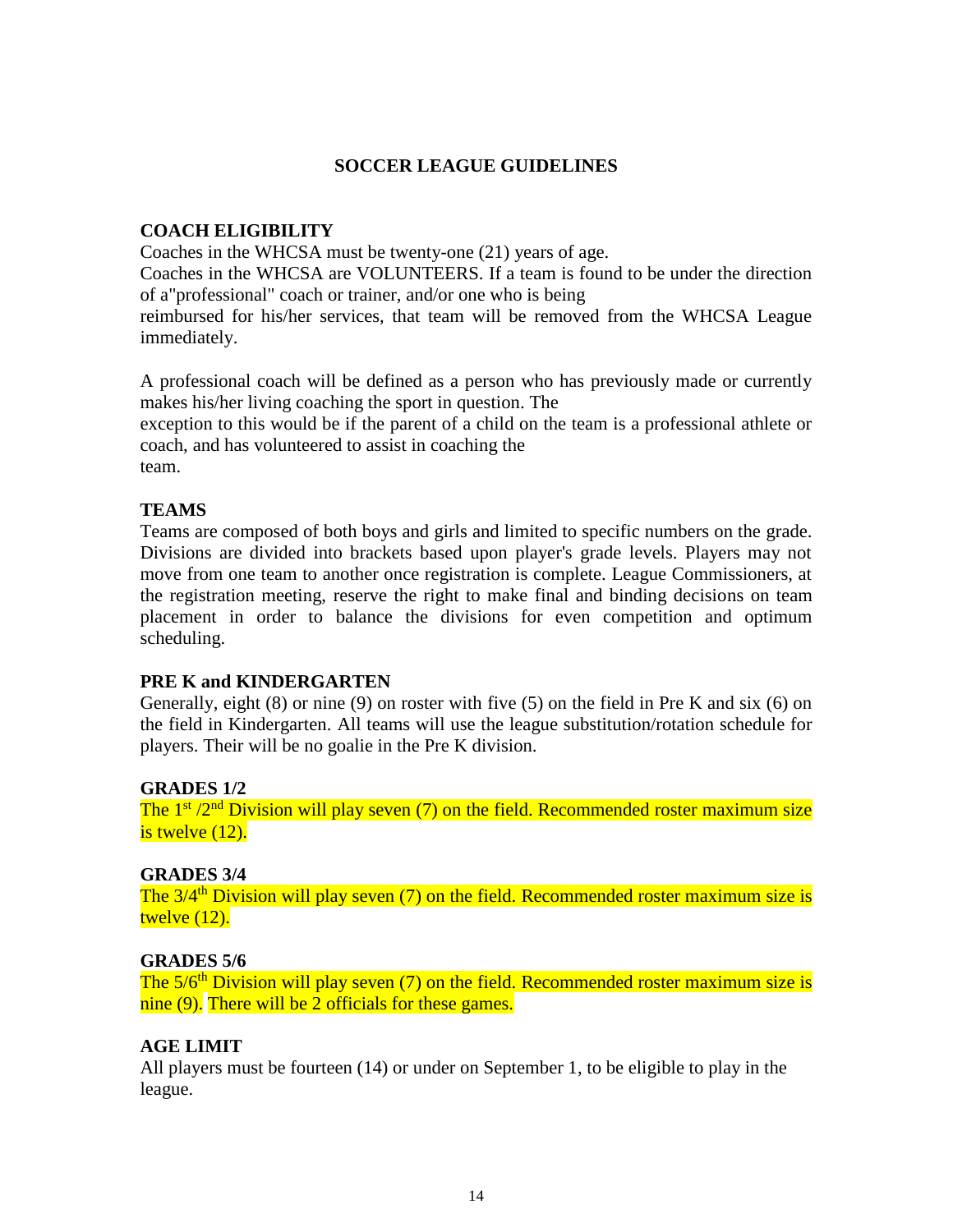#### **WEST HOUSTON CHRISTIAN SOCCER LEAGUE**

Rules will be FIFA. Certain exceptions and key points are outlined below. It is the responsibility of the coaches to be familiar with the FIFA soccer laws.

- A. The underlying principle of the program is to teach the children the game of soccer and good sportsmanship. Each player is required to play one half the match, unless, held out for disciplinary reasons in the Pee Wee through Major Levels. The Pre K/Kindergarten division has a defined player rotation schedule.
- B. Ball sizes are outlined as follows:

| PRE K/KINDERGARTEN      | Grade 1                    |  |
|-------------------------|----------------------------|--|
| Grade 1st/ $2nd$ or 2nd | Grades $3/4$ <sup>th</sup> |  |
| Grades $5/6th$          |                            |  |

The length of matches will be as follows:

| PRE K                            | 20 Min. Practice/10 Min. Break/Game: 4 quarters (5 minute) |
|----------------------------------|------------------------------------------------------------|
| <b>KINDERGARTEN</b>              | Two 20 minute halves                                       |
| 1 <sup>st</sup> /2 <sup>nd</sup> | Two 25 minute halves                                       |
| $3/4^{th}$                       | Two 25 minute halves                                       |
| $5/6$ <sup>th</sup>              | Two 30 minute halves                                       |

There will be a five (5) minute break between halves. Kickoffs will start each half.

- C. Substitutions are allowed at the following times (with the referee's knowledge and permission) for all divisions:
	- l. Throw-in (possession team only)
	- 2. Goal-kick, either side
	- 3. After a goal is scored
	- 4. Half time
	- 5. Injury (at referee's discretion), as coaches may not enter the field without the referee's permission.
	- 6. In the event of a cautioned player (yellow card), a coach may elect to substitute for that player, at which time the opposing coach may also substitute like-for like.
	- 7. K-League will have defined substitution rules (on a rotational basis).
- D. Goalkeepers must wear shirts of noticeably different color from their own and opposing team, or wear a different color pinnie.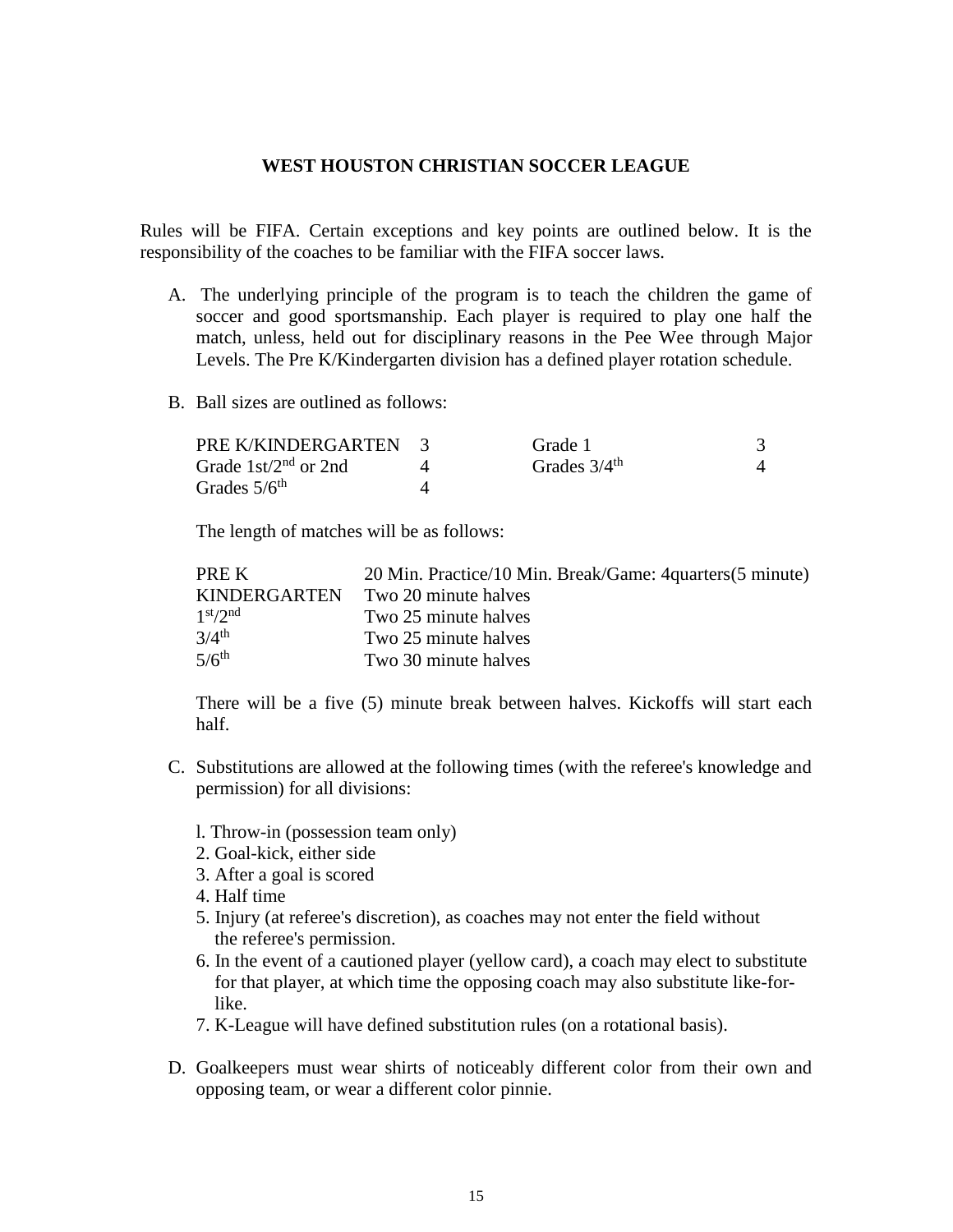- E. No one is allowed behind the goal lines during matches. Officials will be instructed to ask coaches to assist with keeping spectators from behind goals. If this is unsuccessful, the game will be stopped until the spectators leave goal area.
- F. The goalkeeper shall be considered to have possession of the ball at any time (i) the ball is motionless and being touched by any part of the goalkeeper's body, (ii) the ball is trapped by the goalkeeper, or (iii) the ball is held by the goalkeeper. When the ball is in the possession of the goalkeeper, offensive players may not charge him, attempt to kick the ball, or attempt to block the goalkeeper's kick. The goalkeeper may take as many steps as he wants and run anywhere within the penalty area with the ball in his possession. However, the goalkeeper may not waste playing time though stalling tactics.
- G. Hand call will be made only when, in the referee's judgment, the player attempts to guide the ball.
- H. The only people allowed to talk to the referee during the match are the coaches on each team
- I. Referees have been instructed to first give a warning to an unruly player, parent, or coach. Should the same individual repeat offense, then, the referee may issue a yellow card (caution). A third offense will result in a red card (ejection). The ejected player, parent, or coach must leave the game site totally. The ejected player, parent, or coach will not be permitted to attend the following match.
- J. Official league rosters must be available for the opposing coach at each match.
- K. Shin Guards are mandatory for all players in all divisions.
- L. Players may not wear watches, rings, necklaces, earrings, or hair barrettes during a match. Any player with newly pierced ears, MUST remove their earrings for the duration of the [game. NO](http://game.no/) EXCEPTIONS. Tape or bandages over the earrings will not be allowed.
- M. Anyone wearing a cast or splint may not participate as a player.
- N. Coaches, spectators and players are to remain on their side of the midfield line. Please do not cross over in front of the other team's area during the game.
- O. Prescription glasses must have protective frames.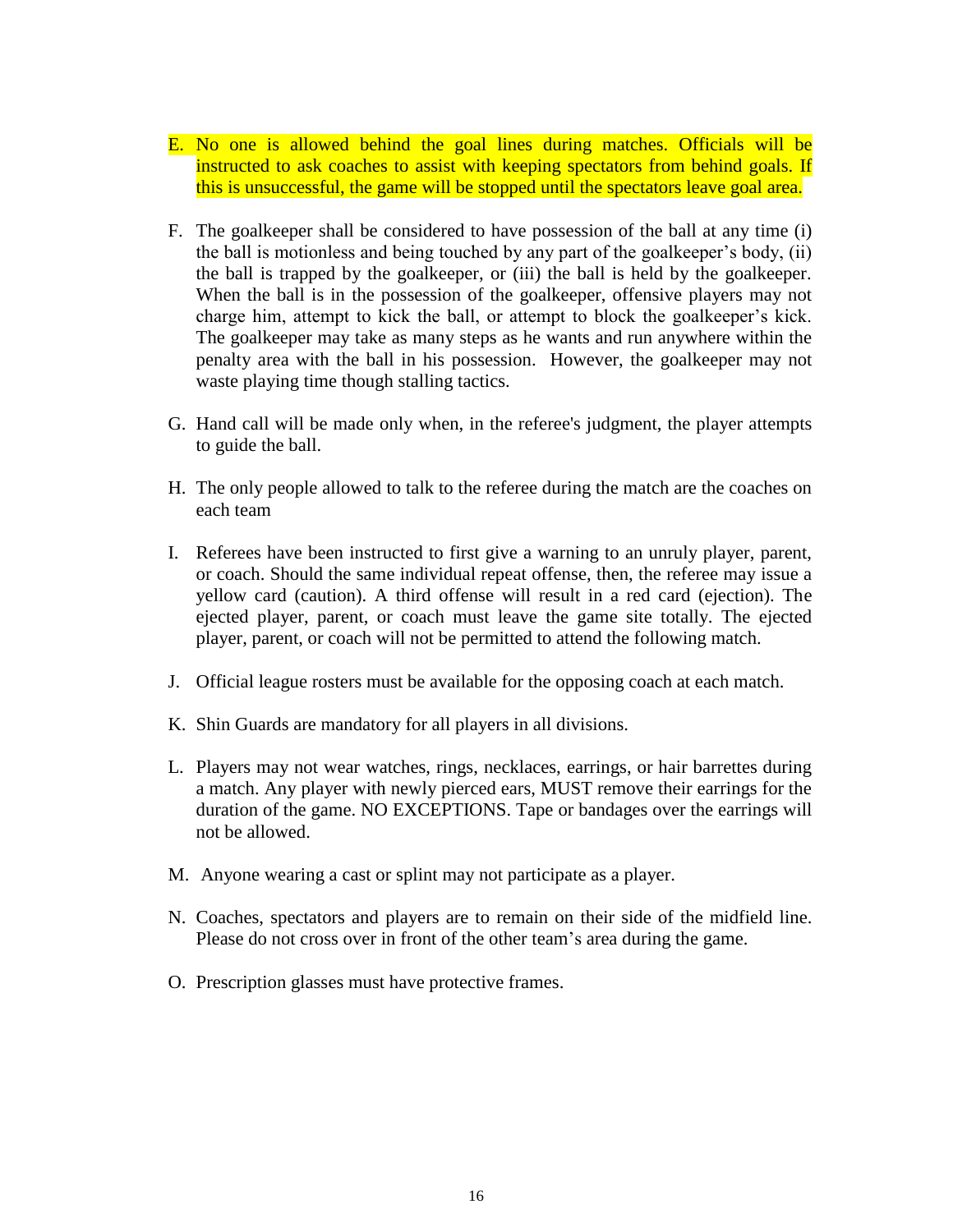#### **PRE K AND KINDERGARTEN DIVISION RULES**

#### **1. Number of players**

 Pre K: Five (5) field players - no goalie Kindergarten: Five (5) field players and one (1) goalie

 COMMENTS: If less than six (6) players are available, coaches should attempt to play with fewer players or trade players with the other team, but both coaches must agree.

#### **2. Length of game**

Pre K: Practices and games will be held on Saturdays. Practice will take place for twenty (20) minutes beginning at the scheduled hour. A break period of up to ten (10) minutes will follow. The game will then begin and will run as five (5) minute quarters. Rotations should take place each quarter.

Kindergarten: A game will consist of two (2) twenty (20) minute halves. There will be a ten (10) minute halftime break. Time runs continuously. Coaches should select one (1) timekeeper prior to the start of the game.

#### **3. Referee**

Pre K: Since this level is instructional, there will be no referees. One coach from each team will be on the field to call the game. This allows for encouragement and positioning of players.

Kindergarten: One (1) referee will be present. This referee will often be a teenager, who will serve as both referee and mentor to the children. Coaches will remain on the sideline. Coaches and parents are expected to encourage the referee, and compliment his/her efforts by praising both teams during the course of the game.

#### **4. Team Prayer**

 Coaches are encouraged to involve all parents, teams and referee in the prayer. Please gather at mid field. The HOME team will offer the prayer before the game/practice. The VISITING team will offer the prayer immediately following the game. PLEASE give the children the opportunity to take turns offering the prayer if they so desire.

#### **5. Substitution**

A system must be used to ensure equal play for every child. Positions must be rotated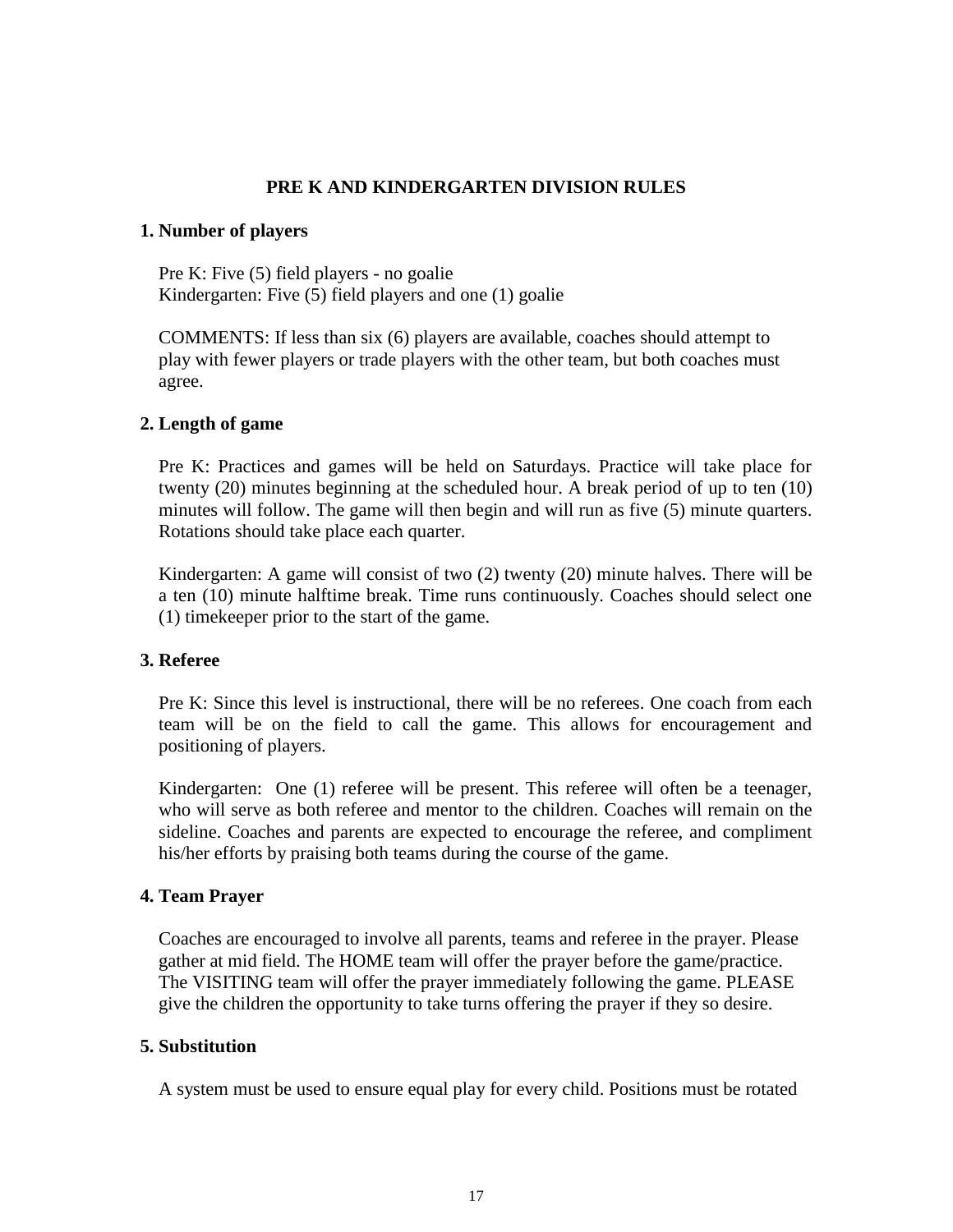on a regular basis to ensure every child gets to play offense or defense each game.

#### **SOCCER GAME GUIDELINES 1st-5/6th GRADE**

#### **Equipment**

No earrings, watches, jewelry, or objects in hair. Glasses must have protective frames. Shin guards are required for all games and recommended for practices. No metal cleats are allowed. Any player with newly pierced ears, MUST remove their earrings for the duration of the [game. NO](http://game.no/) EXCEPTIONS. Tape or bandages over the earrings will not be allowed.

#### **Starting the Game/Team Prayer**

Both teams and referee will gather at mid field. The Home team will offer the prayer before the game. Immediately following the game, teams and referee will again gather at mid field and the Visiting team will offer the closing prayer. Winner of a coin toss decides: Either to kickoff, receive, or choose side to defend. Loser of toss takes remaining choice. At the start of the second half, the team that lost the coin toss at the start of the game will have first choice.

#### **Kickoff**

The team kicking off can be anywhere on their half of the field. The team not kicking offmust keep players ten (10) feet from the ball as marked by lines on the field. The ball will be in play when it has gone one circumference forward and cannot be touched twice by player kicking off.

#### **Ten (10) feet**

Players on the opposing team must be ten (10) feet from the ball and cannot infringe beyond that point until the ball is in play one circumference. This is on goal kicks, kickoffs and direct kicks.

#### **Scoring**

No goals are allowed if directly from a throw-in, corner throw, or goal- keeper unless touched by any other player, except the goalkeeper.

#### **Offsides**

If an offensive player (usually a forward) is in the attacking half of the field and ahead of the last defender (usually a fullback) (not counting the goalie) and involved in the play or distracting the goalie, that player is deemed to be offsides and the referee will give an indirect kick to the defending team.

#### **It is not offsides when:**

- **1.** A player is in an offsides position and not involved in the play. This is at the discretion of the referee.
- **2.** It CANNOT be called offsides when the ball is received directly from a goal kick,